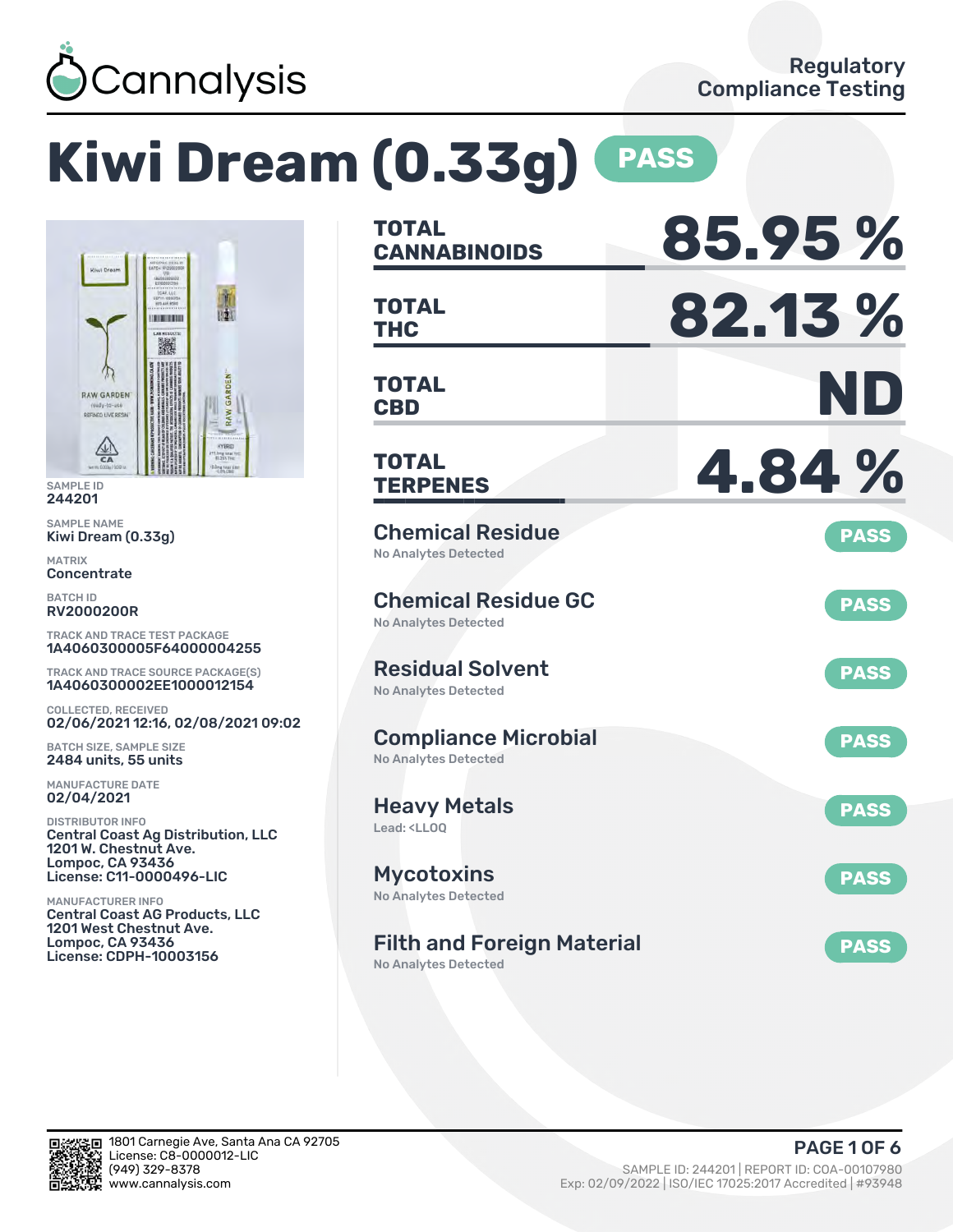

# CANNABINOID ANALYSIS

Total THC,CBD value(s) have been decarboxylated.

| TOTAL THC:          | 821.3 mg/g (82.13 %), 271.03 mg per package |
|---------------------|---------------------------------------------|
| TOTAL CBD:          | ND                                          |
| TOTAL CANNABINOIDS: | 859.5 mg/g (85.95 %)                        |

UNIT OF MEASUREMENT: Milligrams per Gram(mg/g)

| <b>ANALYTE</b>         | <b>RESULT</b>        | LOD    | <b>LLOO</b> | <b>ANALYTE</b>   | <b>RESULT</b>        | LOD    | <b>LLOO</b> |
|------------------------|----------------------|--------|-------------|------------------|----------------------|--------|-------------|
| THCa                   | ND                   | 0.2000 | 0.4000      | CBD <sub>v</sub> | ND.                  | 0.2000 | 0.4000      |
| D9THC                  | 821.3 mg/g (82.13 %) | 0.2000 | 0.4000      | CBGa             | <b>ND</b>            | 0.2000 | 0.4000      |
| D8THC                  | ND                   | 0.2000 | 0.4000      | <b>CBG</b>       | 34.68 mg/g (3.468 %) | 0.2000 | 0.4000      |
| <b>THC<sub>v</sub></b> | 3.451 mg/g (0.3451%) | 0.2000 | 0.4000      | <b>CBN</b>       | ND                   | 0.2000 | 0.4000      |
| CBDa                   | ND                   | 0.2000 | 0.4000      | CBC              | <b>ND</b>            | 0.2000 | 0.4000      |
| CBD                    | ND                   | 0.2000 | 0.4000      |                  |                      |        |             |
|                        |                      |        |             |                  |                      |        |             |

#### ADDITIONAL INFORMATION

| Method:              | SOP-TECH-001 | Sample Prepped: 02/08/2021 15:12 | Sample Approved: 02/09/2021 13:01  |  |
|----------------------|--------------|----------------------------------|------------------------------------|--|
| Instrument: UPLC-DAD |              | Sample Analyzed: 02/08/202116:31 | Prep-Analytical Batch: 26426-20805 |  |



## TERPENE ANALYSIS

TOTAL TERPENES: 48.48 mg/g (4.848 %)

| <b>UNIT OF MEASUREMENT:</b> |                                                   | Milligrams per Gram(mg/g) |                 |  |  |  |  |  |
|-----------------------------|---------------------------------------------------|---------------------------|-----------------|--|--|--|--|--|
| <b>ANALYTE</b>              | <b>RESULT</b>                                     | LOD                       | LL <sub>O</sub> |  |  |  |  |  |
| 3-Carene                    | <b>ND</b>                                         | 1.000                     | 2.50            |  |  |  |  |  |
| Alpha cedrene               | ND.                                               | 1.000                     | 2.50            |  |  |  |  |  |
| Alpha pinene                | 1.280 mg/g $(0.1280\%)$                           | 0.1000                    | 1.000           |  |  |  |  |  |
| Alpha terpineol             | <lloq< td=""><td>0.3260</td><td>0.65</td></lloq<> | 0.3260                    | 0.65            |  |  |  |  |  |
| Beta myrcene                | 16.40 mg/g (1.640 %)                              | 0.5000                    | 1.000           |  |  |  |  |  |
| Borneol                     | <b>ND</b>                                         | 1.000                     | 2.50            |  |  |  |  |  |
| Camphor                     | <b>ND</b>                                         | 0.1000                    | 0.50            |  |  |  |  |  |
| Cedrol                      | <b>ND</b>                                         | 0.5000                    | 1.000           |  |  |  |  |  |
| Eucalyptol                  | <b>ND</b>                                         | 0.1000                    | 0.50            |  |  |  |  |  |
| Fenchone                    | <lloo< td=""><td>0.1000</td><td>0.50</td></lloo<> | 0.1000                    | 0.50            |  |  |  |  |  |
| Gamma terpineol             | <b>ND</b>                                         | 0.2090                    | 0.52            |  |  |  |  |  |
| Guaiol                      | <b>ND</b>                                         | 2.500                     | 5.00            |  |  |  |  |  |
| Isopulegol                  | ND.                                               | 2.500                     | 5.00            |  |  |  |  |  |
| Linalool                    | 2.444 mg/g $(0.2444\%)$                           | 0.5000                    | 1.000           |  |  |  |  |  |
| Ocimene 1                   | <lloq< td=""><td>0.1550</td><td>0.31</td></lloq<> | 0.1550                    | 0.31            |  |  |  |  |  |
| P-cymene                    | ND                                                | 0.5230                    | 1.045           |  |  |  |  |  |
| Pulegone                    | <b>ND</b>                                         | 0.1000                    | 0.50            |  |  |  |  |  |
| Terpinolene                 | 7.361 mg/g (0.7361%)                              | 0.1000                    | 0.50            |  |  |  |  |  |
| Trans nerolidol             | <b>ND</b>                                         | 0.5000                    | 2.50            |  |  |  |  |  |

| ANALYTE         | <b>RESULT</b>                                                                                                                                 | LOD    | <b>LLOQ</b> | <b>ANALYTE</b>          | <b>RESULT</b>                                       | <b>LOD</b> | <b>LLOQ</b> |
|-----------------|-----------------------------------------------------------------------------------------------------------------------------------------------|--------|-------------|-------------------------|-----------------------------------------------------|------------|-------------|
| 3-Carene        | <b>ND</b>                                                                                                                                     | 1.000  | 2.500       | Alpha bisabolol         | <lloq< td=""><td>0.1000</td><td>0.5000</td></lloq<> | 0.1000     | 0.5000      |
| Alpha cedrene   | <b>ND</b>                                                                                                                                     | 1.000  | 2.500       | Alpha humulene          | 1.229 mg/g (0.1229 %)                               | 0.5000     | 1.000       |
| Alpha pinene    | 1.280 mg/g (0.1280 %)                                                                                                                         | 0.1000 | 1.000       | Alpha terpinene         | <b>ND</b>                                           | 0.5000     | 1.000       |
| Alpha terpineol | <lloq< td=""><td>0.3260</td><td>0.6520</td><td>Beta caryophyllene</td><td>5.620 mg/g (0.5620 %)</td><td>0.5000</td><td>1.000</td></lloq<>     | 0.3260 | 0.6520      | Beta caryophyllene      | 5.620 mg/g (0.5620 %)                               | 0.5000     | 1.000       |
| Beta myrcene    | 16.40 mg/g (1.640 %)                                                                                                                          | 0.5000 | 1.000       | Beta pinene             | 1.627 mg/g $(0.1627%)$                              | 0.6070     | 1.214       |
| Borneol         | <b>ND</b>                                                                                                                                     | 1.000  | 2.500       | Camphene                | <b>ND</b>                                           | 0.5000     | 1.000       |
| Camphor         | <b>ND</b>                                                                                                                                     | 0.1000 | 0.5000      | Caryophyllene oxide     | ND.                                                 | 0.5000     | 2.500       |
| Cedrol          | <b>ND</b>                                                                                                                                     | 0.5000 | 1.000       | Cis nerolidol           | <b>ND</b>                                           | 2.500      | 5.000       |
| Eucalyptol      | <b>ND</b>                                                                                                                                     | 0.1000 | 0.5000      | Fenchol                 | <lloq< td=""><td>0.5000</td><td>1.000</td></lloq<>  | 0.5000     | 1.000       |
| Fenchone        | <lloq< td=""><td>0.1000</td><td>0.5000</td><td>Gamma terpinene</td><td><b>ND</b></td><td>0.1000</td><td>0.5000</td></lloq<>                   | 0.1000 | 0.5000      | Gamma terpinene         | <b>ND</b>                                           | 0.1000     | 0.5000      |
| Gamma terpineol | ND.                                                                                                                                           | 0.2090 | 0.5230      | Geranyl acetate         | <b>ND</b>                                           | 0.1000     | 0.5000      |
| Guaiol          | ND                                                                                                                                            | 2.500  | 5.000       | Isoborneol              | <b>ND</b>                                           | 0.5000     | 1.000       |
| Isopulegol      | <b>ND</b>                                                                                                                                     | 2.500  | 5.000       | Limonene                | 7.165 mg/g $(0.7165\%)$                             | 0.5000     | 2.500       |
| Linalool        | 2.444 mg/g $(0.2444\%)$                                                                                                                       | 0.5000 | 1.000       | Menthol                 | <b>ND</b>                                           | 1.000      | 2.500       |
| Ocimene 1       | <lloq< td=""><td>0.1550</td><td>0.3100</td><td>Ocimene 2</td><td>5.348 mg/g <math>(0.5348\%)</math></td><td>0.3450</td><td>1.725</td></lloq<> | 0.1550 | 0.3100      | Ocimene 2               | 5.348 mg/g $(0.5348\%)$                             | 0.3450     | 1.725       |
| P-cymene        | <b>ND</b>                                                                                                                                     | 0.5230 | 1.045       | P-mentha-1,5-diene ND   |                                                     | 0.5000     | 1.000       |
| Pulegone        | <b>ND</b>                                                                                                                                     | 0.1000 | 0.5000      | Sabinene                | <b>ND</b>                                           | 0.5000     | 1.000       |
| Terpinolene     | 7.361 mg/g $(0.7361\%)$                                                                                                                       | 0.1000 | 0.5000      | Trans beta farnesene ND |                                                     | 2.500      | 5.000       |
| Trans nerolidol | <b>ND</b>                                                                                                                                     | 0.5000 | 2.500       | Valencene               | <b>ND</b>                                           | 0.5000     | 1.000       |
|                 |                                                                                                                                               |        |             |                         |                                                     |            |             |

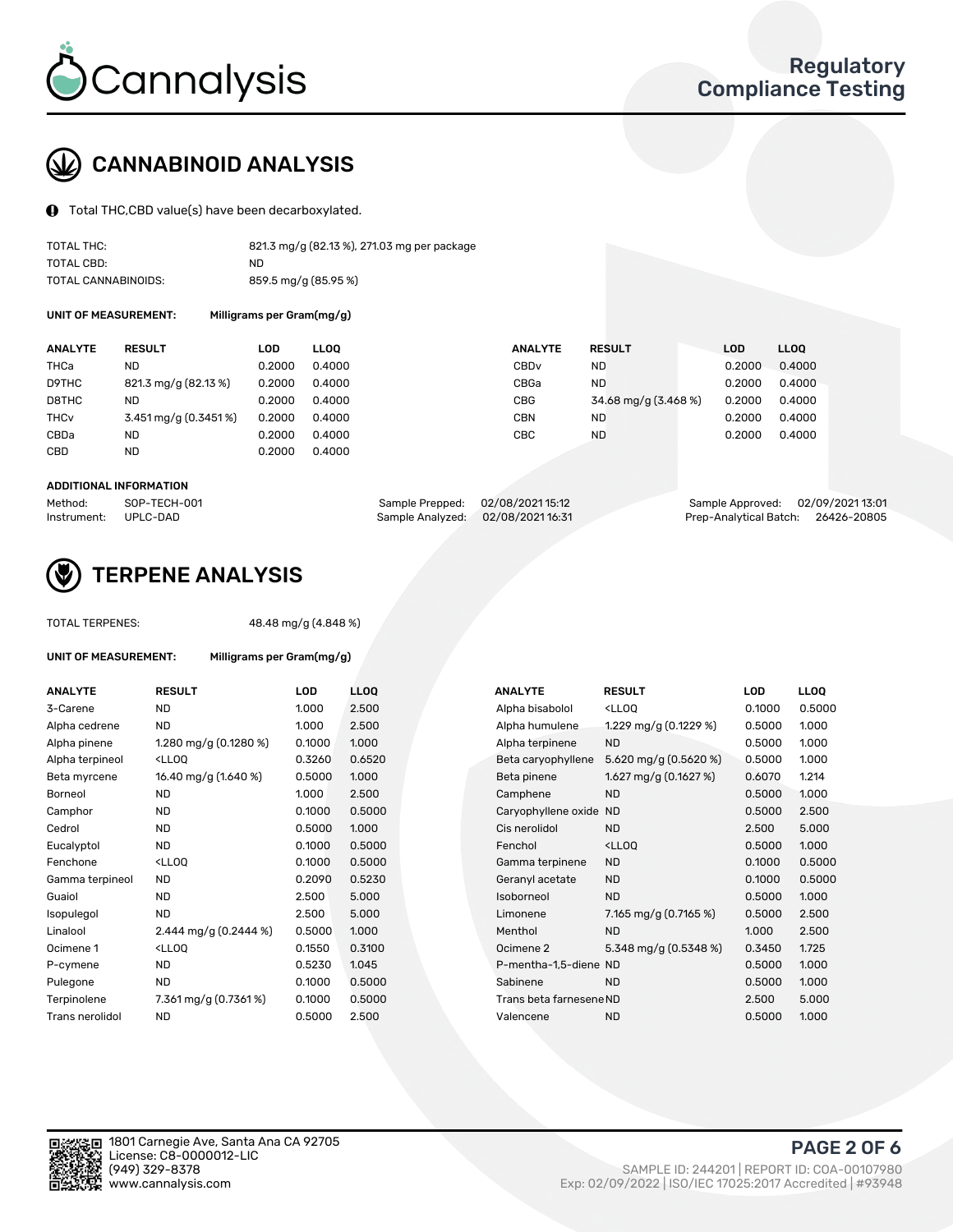

## Regulatory Compliance Testing

#### ADDITIONAL INFORMATION

Method: SOP-TECH-027 Sample Prepped: 02/08/2021 15:01 Sample Approved: 02/09/2021 12:49 Prep-Analytical Batch: 26420-20799

![](_page_2_Picture_7.jpeg)

CHEMICAL RESIDUE ANALYSIS PASS

UNIT OF MEASUREMENT: Micrograms per Gram(ug/g)

| <b>ANALYTE</b>    | <b>RESULT</b> | LOD    | <b>LLOQ</b> | <b>ACTION LEVEL</b> |      | <b>ANALYTE</b>      | <b>RESULT</b> | LOD    | <b>LLOQ</b> | <b>ACTION LEVEL</b> |      |
|-------------------|---------------|--------|-------------|---------------------|------|---------------------|---------------|--------|-------------|---------------------|------|
| Abamectin         | <b>ND</b>     | 0.0200 | 0.0400      | 0.1000              | Pass | Acephate            | <b>ND</b>     | 0.0200 | 0.0400      | 0.1000              | Pass |
| Acequinocyl       | <b>ND</b>     | 0.0200 | 0.0400      | 0.1000              | Pass | Acetamiprid         | <b>ND</b>     | 0.0200 | 0.0400      | 0.1000              | Pass |
| Aldicarb          | <b>ND</b>     | 0.0200 | 0.0400      | 0.0                 | Pass | Azoxystrobin        | <b>ND</b>     | 0.0200 | 0.0400      | 0.1000              | Pass |
| Bifenazate        | <b>ND</b>     | 0.0200 | 0.0400      | 0.1000              | Pass | <b>Bifenthrin</b>   | <b>ND</b>     | 0.0200 | 0.0400      | 3.000               | Pass |
| <b>Boscalid</b>   | <b>ND</b>     | 0.0200 | 0.0400      | 0.1000              | Pass | Carbarvl            | <b>ND</b>     | 0.0200 | 0.0400      | 0.5000              | Pass |
| Carbofuran        | <b>ND</b>     | 0.0200 | 0.0400      | 0.0                 | Pass | Chlorantraniliprole | <b>ND</b>     | 0.0200 | 0.0400      | 10.00               | Pass |
| Clofentezine      | <b>ND</b>     | 0.0200 | 0.0400      | 0.1000              | Pass | Coumaphos           | <b>ND</b>     | 0.0200 | 0.0400      | 0.0                 | Pass |
| Cyfluthrin        | <b>ND</b>     | 0.4000 | 1.000       | 2.000               | Pass | Cypermethrin        | <b>ND</b>     | 0.4000 | 1.000       | 1.000               | Pass |
| Daminozide        | <b>ND</b>     | 0.0200 | 0.0400      | 0.0                 | Pass | Diazinon            | <b>ND</b>     | 0.0200 | 0.0400      | 0.1000              | Pass |
| <b>Dichlorvos</b> | <b>ND</b>     | 0.0200 | 0.0400      | 0.0                 | Pass | Dimethoate          | <b>ND</b>     | 0.0200 | 0.0400      | 0.0                 | Pass |
| Dimethomorph      | <b>ND</b>     | 0.0200 | 0.0400      | 2.000               | Pass | <b>Ethoprophos</b>  | <b>ND</b>     | 0.0200 | 0.0400      | 0.0                 | Pass |
| Etofenprox        | <b>ND</b>     | 0.0200 | 0.0400      | 0.0                 | Pass | Etoxazole           | <b>ND</b>     | 0.0200 | 0.0400      | 0.1000              | Pass |
| Fenhexamid        | <b>ND</b>     | 0.0200 | 0.0400      | 0.1000              | Pass | Fenoxycarb          | <b>ND</b>     | 0.0200 | 0.0400      | 0.0                 | Pass |
| Fenpyroximate     | <b>ND</b>     | 0.0200 | 0.0400      | 0.1000              | Pass | Fipronil            | <b>ND</b>     | 0.0400 | 0.1000      | 0.0                 | Pass |
| Flonicamid        | <b>ND</b>     | 0.0200 | 0.0400      | 0.1000              | Pass | Fludioxonil         | <b>ND</b>     | 0.0200 | 0.0400      | 0.1000              | Pass |
| Hexythiazox       | <b>ND</b>     | 0.0200 | 0.0400      | 0.1000              | Pass | Imazalil            | <b>ND</b>     | 0.0200 | 0.0400      | 0.0                 | Pass |
| Imidacloprid      | <b>ND</b>     | 0.0200 | 0.0400      | 5.000               | Pass | Kresoxim methyl     | <b>ND</b>     | 0.0200 | 0.0400      | 0.1000              | Pass |
| Malathion         | <b>ND</b>     | 0.0200 | 0.0400      | 0.5000              | Pass | Metalaxyl           | <b>ND</b>     | 0.0200 | 0.0400      | 2.000               | Pass |
| Methiocarb        | <b>ND</b>     | 0.0200 | 0.0400      | 0.0                 | Pass | Methomyl            | <b>ND</b>     | 0.0200 | 0.0400      | 1.000               | Pass |
| Mevinphos         | <b>ND</b>     | 0.0200 | 0.0400      | 0.0                 | Pass | Myclobutanil        | <b>ND</b>     | 0.0200 | 0.0400      | 0.1000              | Pass |
| Naled             | <b>ND</b>     | 0.0200 | 0.0400      | 0.1000              | Pass | Oxamyl              | <b>ND</b>     | 0.0200 | 0.0400      | 0.5000              | Pass |
| Paclobutrazol     | <b>ND</b>     | 0.0200 | 0.0400      | 0.0                 | Pass | Permethrins         | <b>ND</b>     | 0.0400 | 0.1000      | 0.5000              | Pass |
| Phosmet           | <b>ND</b>     | 0.0200 | 0.0400      | 0.1000              | Pass | Piperonyl butoxide  | <b>ND</b>     | 0.0200 | 0.0400      | 3.000               | Pass |
| Prallethrin       | <b>ND</b>     | 0.0200 | 0.0400      | 0.1000              | Pass | Propiconazole       | <b>ND</b>     | 0.0200 | 0.0400      | 0.1000              | Pass |
| Propoxur          | <b>ND</b>     | 0.0200 | 0.0400      | 0.0                 | Pass | Pyrethrins          | <b>ND</b>     | 0.0200 | 0.0400      | 0.5000              | Pass |
| Pyridaben         | <b>ND</b>     | 0.0200 | 0.0400      | 0.1000              | Pass | Spinetoram          | <b>ND</b>     | 0.0200 | 0.0400      | 0.1000              | Pass |
| Spinosad          | <b>ND</b>     | 0.0300 | 0.0700      | 0.1000              | Pass | Spiromesifen        | <b>ND</b>     | 0.0200 | 0.0400      | 0.1000              | Pass |
| Spirotetramat     | <b>ND</b>     | 0.0200 | 0.0400      | 0.1000              | Pass | Spiroxamine         | <b>ND</b>     | 0.0200 | 0.0400      | 0.0                 | Pass |
| Tebuconazole      | <b>ND</b>     | 0.0200 | 0.0400      | 0.1000              | Pass | Thiacloprid         | <b>ND</b>     | 0.0200 | 0.0400      | 0.0                 | Pass |
| Thiamethoxam      | <b>ND</b>     | 0.0200 | 0.0400      | 5.000               | Pass | Trifloxystrobin     | <b>ND</b>     | 0.0200 | 0.0400      | 0.1000              | Pass |

### ADDITIONAL INFORMATION

Method: SOP-TECH-002 Sample Prepped: 02/08/2021 15:09 Sample Approved: 02/09/2021 14:03<br>Instrument: LC-MS/MS Sample Analyzed: 02/08/2021 15:10 Prep-Analytical Batch: 26417-20800 Prep-Analytical Batch: 26417-20800

PAGE 3 OF 6

![](_page_2_Picture_17.jpeg)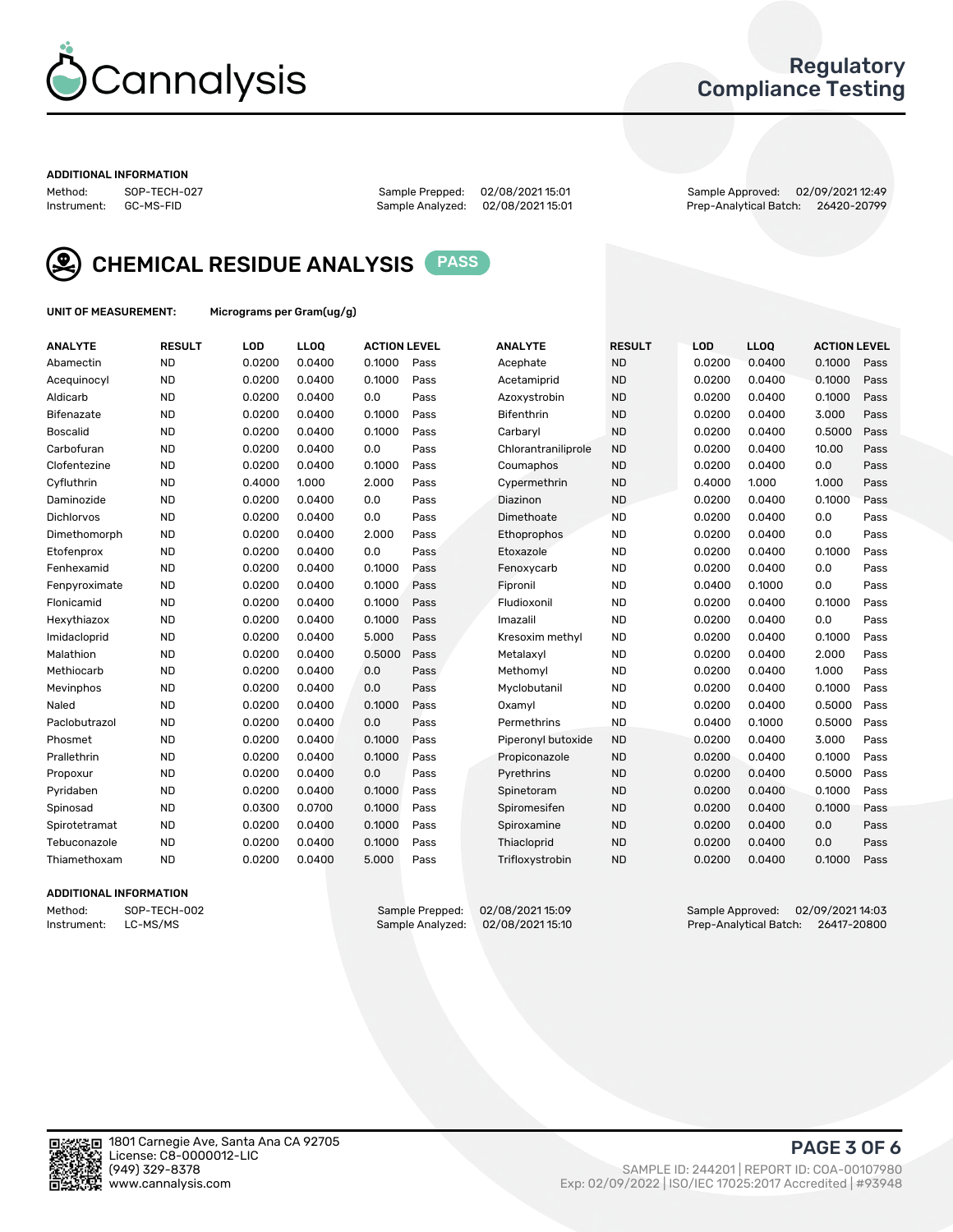![](_page_3_Picture_0.jpeg)

## CHEMICAL RESIDUE GC ANALYSIS PASS

| UNIT OF MEASUREMENT: | м |
|----------------------|---|
|                      |   |

icrograms per Gram(ug/g)

| <b>ANALYTE</b>         | <b>RESULT</b> | LOD    | <b>LLOO</b> | <b>ACTION LEVEL</b> |                  | <b>ANALYTE</b>   | <b>RESULT</b> | LOD              | <b>LLOO</b>            | <b>ACTION LEVEL</b> |      |
|------------------------|---------------|--------|-------------|---------------------|------------------|------------------|---------------|------------------|------------------------|---------------------|------|
| Captan                 | <b>ND</b>     | 0.1000 | 0.2000      | 0.7000              | Pass             | Chlordane        | <b>ND</b>     | 0.0109           | 0.0136                 | 0.0                 | Pass |
| Methyl parathion       | <b>ND</b>     | 0.0400 | 0.1000      | 0.0                 | Pass             | <b>PCNB</b>      | <b>ND</b>     | 0.0200           | 0.0400                 | 0.1000              | Pass |
| Chlorfenapyr           | <b>ND</b>     | 0.0800 | 0.1000      | 0.0                 | Pass             | Chlorpyrifos     | <b>ND</b>     | 0.0800           | 0.1000                 | 0.0                 | Pass |
|                        |               |        |             |                     |                  |                  |               |                  |                        |                     |      |
| ADDITIONAL INFORMATION |               |        |             |                     |                  |                  |               |                  |                        |                     |      |
| Method:                | SOP-TECH-010  |        |             |                     | Sample Prepped:  | 02/08/2021 15:10 |               | Sample Approved: |                        | 02/09/202111:26     |      |
| Instrument:            | GC-MS/MS      |        |             |                     | Sample Analyzed: | 02/08/202115:10  |               |                  | Prep-Analytical Batch: | 26419-20801         |      |
|                        |               |        |             |                     |                  |                  |               |                  |                        |                     |      |

## RESIDUAL SOLVENT ANALYSIS PASS

UNIT OF MEASUREMENT: Micrograms per Gram(ug/g)

| <b>ANALYTE</b>       | <b>RESULT</b> | LOD    | <b>LLOO</b> | <b>ACTION LEVEL</b> |      | <b>ANALYTE</b>           | <b>RESULT</b> | LOD    | LLOO  | <b>ACTION LEVEL</b> |      |
|----------------------|---------------|--------|-------------|---------------------|------|--------------------------|---------------|--------|-------|---------------------|------|
| Acetone              | <b>ND</b>     | 5.000  | 250.0       | 5000                | Pass | Acetonitrile             | <b>ND</b>     | 5.000  | 50.00 | 410.0               | Pass |
| Benzene              | <b>ND</b>     | 0.5000 | 1.000       | 1.000               | Pass | <b>Butane</b>            | <b>ND</b>     | 76.80  | 96.00 | 5000                | Pass |
| Chloroform           | <b>ND</b>     | 0.5000 | 1.000       | 1.000               | Pass | Ethanol                  | <b>ND</b>     | 10.00  | 50.00 | 5000                | Pass |
| <b>Ethyl Acetate</b> | <b>ND</b>     | 5.000  | 50.00       | 5000                | Pass | <b>Ethyl Ether</b>       | <b>ND</b>     | 25.00  | 50.00 | 5000                | Pass |
| Ethylene oxide       | <b>ND</b>     | 0.5000 | 1.000       | 1.000               | Pass | Heptane                  | <b>ND</b>     | 1.000  | 5.000 | 5000                | Pass |
| Hexane               | <b>ND</b>     | 0.5000 | 5.000       | 290.0               | Pass | <b>Isopropyl Alcohol</b> | <b>ND</b>     | 5.000  | 50.00 | 5000                | Pass |
| Methanol             | <b>ND</b>     | 10.00  | 50.00       | 3000                | Pass | Methylene chloride       | <b>ND</b>     | 0.5000 | 1.000 | 1.000               | Pass |
| Pentane              | <b>ND</b>     | 1.000  | 50.00       | 5000                | Pass | Propane                  | <b>ND</b>     | 16.00  | 20.00 | 5000                | Pass |
| Toluene              | <b>ND</b>     | 0.5000 | 1.000       | 890.0               | Pass | Xvlenes                  | <b>ND</b>     | 6.000  | 100.0 | 2170                | Pass |
| Trichloroethylene    | <b>ND</b>     | 0.2500 | 1.000       | 1.000               | Pass | 1.2-Dichloroethane       | <b>ND</b>     | 0.5000 | 1.000 | 1.000               | Pass |

#### ADDITIONAL INFORMATION

Method: SOP-TECH-021 Sample Prepped: 02/08/2021 13:14 Sample Approved: 02/09/2021 13:28<br>Sample Analyzed: 02/08/2021 14:32 Prep-Analytical Batch: 26400-20796 Prep-Analytical Batch: 26400-20796

![](_page_3_Picture_15.jpeg)

UNIT OF MEASUREMENT: Cycle Threshold (Ct)

| <b>ANALYTE</b>                        | <b>RESULT</b>                 | LOD   | <b>LLOO</b> | <b>ACTION LEVEL</b> |                 | <b>ANALYTE</b> | <b>RESULT</b>    | LOD   | <b>LLOO</b>      |     | <b>ACTION LEVEL</b> |
|---------------------------------------|-------------------------------|-------|-------------|---------------------|-----------------|----------------|------------------|-------|------------------|-----|---------------------|
| A.fumigatus                           | <b>ND</b>                     | 33.00 | 0.0         | 0.0                 | Pass            | A. flavus      | <b>ND</b>        | 33.00 | 0.0              | 0.0 | Pass                |
| A. niger                              | <b>ND</b>                     | 33.00 | 0.0         | 0.0                 | Pass            | A. terreus     | <b>ND</b>        | 33.00 | 0.0              | 0.0 | Pass                |
| <b>STEC</b>                           | <b>ND</b>                     | 33.00 | 0.0         | 0.0                 | Pass            | Salmonella spp | <b>ND</b>        | 33.00 | 0.0              | 0.0 | Pass                |
|                                       | <b>ADDITIONAL INFORMATION</b> |       |             |                     |                 |                |                  |       |                  |     |                     |
| SOP-TECH-016, SOP-TECH-022<br>Method: |                               |       |             | Sample Prepped:     | 02/09/202106:08 |                | Sample Approved: |       | 02/09/2021 12:44 |     |                     |

Instrument: qPCR Sample Analyzed: 02/09/2021 06:10 Prep-Analytical Batch: 26424-20810

PAGE 4 OF 6

![](_page_3_Picture_22.jpeg)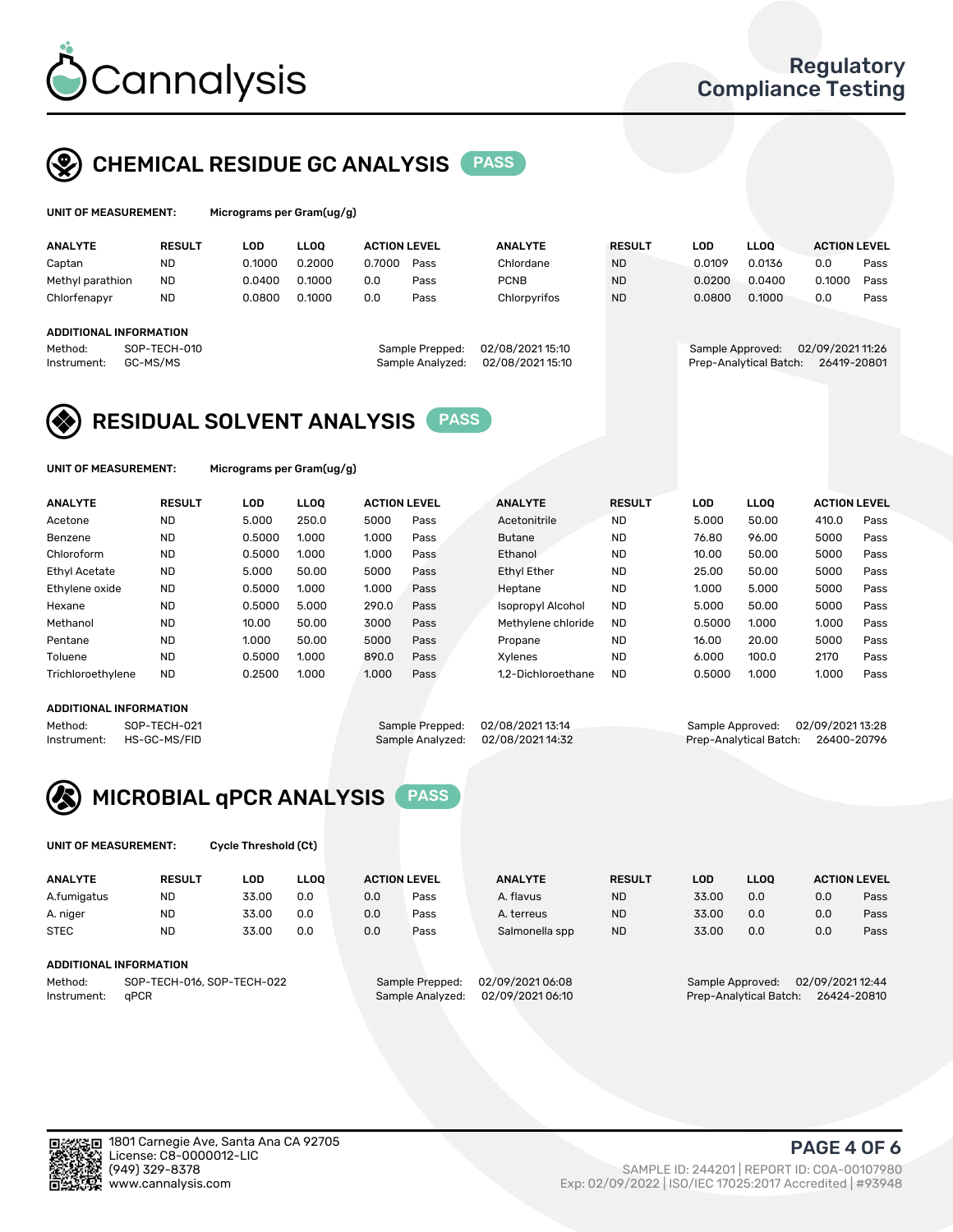![](_page_4_Picture_0.jpeg)

 $U$ UNIT OF MEASUREMENT: Micrograms per Gram(ug/g)

![](_page_4_Picture_2.jpeg)

| <b>ANALYTE</b>         | <b>RESULT</b>                                                                                                                                                           | <b>LOD</b>                     | <b>LLOO</b> | <b>ACTION LEVEL</b> |                                     | <b>ANALYTE</b>                       | <b>RESULT</b> | <b>LOD</b>       | <b>LLOQ</b>            | <b>ACTION LEVEL</b>             |  |  |  |  |
|------------------------|-------------------------------------------------------------------------------------------------------------------------------------------------------------------------|--------------------------------|-------------|---------------------|-------------------------------------|--------------------------------------|---------------|------------------|------------------------|---------------------------------|--|--|--|--|
| Arsenic                | <b>ND</b>                                                                                                                                                               | 0.0200                         | 0.0500      | 0.2000              | Pass                                | Cadmium                              | <b>ND</b>     | 0.0050           | 0.0500                 | 0.2000<br>Pass                  |  |  |  |  |
| Lead                   | <lloo< td=""><td>0.0100</td><td>0.0500</td><td>0.5000</td><td>Pass</td><td>Mercury</td><td><b>ND</b></td><td>0.0030</td><td>0.0500</td><td>0.1000<br/>Pass</td></lloo<> | 0.0100                         | 0.0500      | 0.5000              | Pass                                | Mercury                              | <b>ND</b>     | 0.0030           | 0.0500                 | 0.1000<br>Pass                  |  |  |  |  |
| Method:<br>Instrument: | <b>ADDITIONAL INFORMATION</b><br>SOP-TECH-013<br>ICP-MS                                                                                                                 |                                |             |                     | Sample Prepped:<br>Sample Analyzed: | 02/09/2021 08:03<br>02/09/2021 08:05 |               | Sample Approved: | Prep-Analytical Batch: | 02/09/2021 12:52<br>26441-20812 |  |  |  |  |
|                        | <b>MYCOTOXINS ANALYSIS</b><br><b>PASS</b>                                                                                                                               |                                |             |                     |                                     |                                      |               |                  |                        |                                 |  |  |  |  |
| UNIT OF MEASUREMENT:   |                                                                                                                                                                         | Micrograms per Kilogram(ug/kg) |             |                     |                                     |                                      |               |                  |                        |                                 |  |  |  |  |
| <b>ANALYTE</b>         | <b>RESULT</b>                                                                                                                                                           | <b>LOD</b>                     | <b>LLOO</b> | <b>ACTION LEVEL</b> |                                     | <b>ANALYTE</b>                       | <b>RESULT</b> | <b>LOD</b>       | <b>LLOO</b>            | <b>ACTION LEVEL</b>             |  |  |  |  |

| Aflatoxin B1            | ND        | 1.000 | 2.000 |       | N/A  | Aflatoxin B2 | <b>ND</b> | 2.000 | 5.000 |       | N/A  |
|-------------------------|-----------|-------|-------|-------|------|--------------|-----------|-------|-------|-------|------|
| Aflatoxin G1            | ND        | 2.000 | 5.000 |       | N/A  | Aflatoxin G2 | <b>ND</b> | 2.000 | 5.000 |       | N/A  |
| <b>Total Aflatoxins</b> | <b>ND</b> | 10.00 | 14.00 | 20.00 | Pass | Ochratoxin A | <b>ND</b> | 1.000 | 2.000 | 20.00 | Pass |
|                         |           |       |       |       |      |              |           |       |       |       |      |
| ADDITIONAL INFORMATION  |           |       |       |       |      |              |           |       |       |       |      |

Method: SOP-TECH-020 Sample Prepped: 02/08/2021 16:12 Sample Approved: 02/09/2021 13:40 Instrument: LC-MS/MS Sample Analyzed: 02/08/2021 16:37 Prep-Analytical Batch: 26418-20807

#### FILTH & FOREIGN MATERIAL ANALYSIS PASS Q

UNIT OF MEASUREMENT: Filth and Foreign Matter (%, #/3g)

| <b>ANALYTE</b>                                              | <b>RESULT</b> | LOD | <b>LLOO</b> | <b>ACTION LEVEL</b> |                                     | <b>ANALYTE</b>                     | <b>RESULT</b> | LOD | <b>LLOO</b> | <b>ACTION LEVEL</b>                                                           |      |  |  |
|-------------------------------------------------------------|---------------|-----|-------------|---------------------|-------------------------------------|------------------------------------|---------------|-----|-------------|-------------------------------------------------------------------------------|------|--|--|
| IF RH ME                                                    | <b>ND</b>     | 0.0 | 0.0         | 1.000               | Pass                                | <b>IFM</b>                         | <b>ND</b>     | 0.0 | 0.0         | 25.00                                                                         | Pass |  |  |
| Mold                                                        | <b>ND</b>     | 0.0 | 0.0         | 25.00               | Pass                                | <b>SSCD</b>                        | <b>ND</b>     | 0.0 | 0.0         | 25.00                                                                         | Pass |  |  |
| ADDITIONAL INFORMATION                                      |               |     |             |                     |                                     |                                    |               |     |             |                                                                               |      |  |  |
| Method:<br>SOP-TECH-009<br>Instrument:<br>Visual Inspection |               |     |             |                     | Sample Prepped:<br>Sample Analyzed: | 02/08/202116:06<br>02/08/202116:09 |               |     |             | 02/08/2021 16:13<br>Sample Approved:<br>26423-20802<br>Prep-Analytical Batch: |      |  |  |

![](_page_4_Picture_14.jpeg)